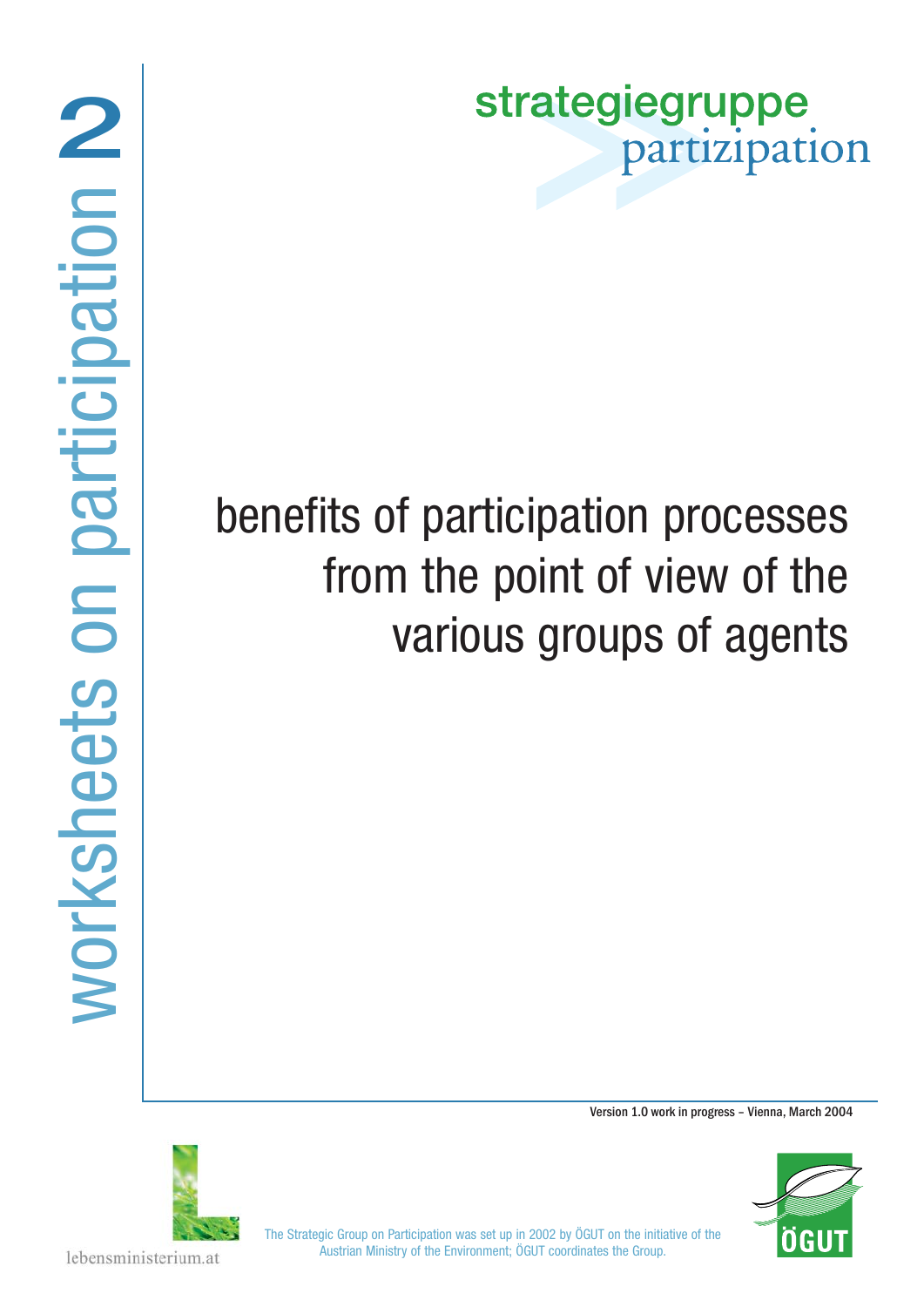

strategiegruppe partizipation

#### The benefits of participation processes from the point of view of the various groups of agents

The following overview is intended for persons who initiate or take part in participation processes (authorities, project promoters, ordinary citizens, process facilitators, NGOs, representatives of interest groups etc.). It identifies the benefits available to various groups of agents from participation processes. Where different agents benefit in the same way, this is indicated separately for each group of agents.

As a result, each group can form a complete picture of the benefits it can gain; at the same time the overview facilitates the formation of "benefit coalitions". Participation processes can benefit all the participants in different ways, depending on their individual role. Ordinary citizens who take part in participation processes benefit because their needs and interests can be taken into account more effectively. As a rule, they are "local experts" with detailed knowledge of specific problems in their surroundings. In many cases they also have concrete ideas for solving these problems. When various agents' knowledge and perspectives are tapped in planning processes, creative solutions generally result, that are also durable, because they have been developed on a broad basis and – above all – have the support of those affected. Persons able to have a say in planning processes are more likely to feel they share responsibility for community affairs; participation also helps to resolve conflicts of interest between different groups. All in all, local democracy gains and people are more willing to collaborate where participation is involved – and this benefits politicians and administrators: not only is the content of decisions improved, but they are easier to understand and more generally accepted, which means that the results can be implemented faster – something that the whole community benefits from.

We distinguish between formal and informal participation processes, which differ as regards intensity of participation (possibilities) and scope for action.

In formal processes legal regulations prescribe who is entitled to take part, what rights they have and how binding the decision is. Examples are: approval procedures for plant or for means of communication, and land-use planning procedures, e.g. in the case of zoning plans or regional programmes. An environmental audit, a strategic environmental assessment (SEA) as per the relevant EU Directive, or a project assessment as regards nature conservation also belong in the category of formal procedures. The participants' scope for action (as laid down by law) can range from the mere right to be informed and to express a point of view all the way to the right to file applications and objections. In Austria the strongest position in formal procedures is known as "party status"; it provides extensive rights to information and to having a say,

>> je nach Rolle unterschiedlicher Nutzen

>> formal forms of participation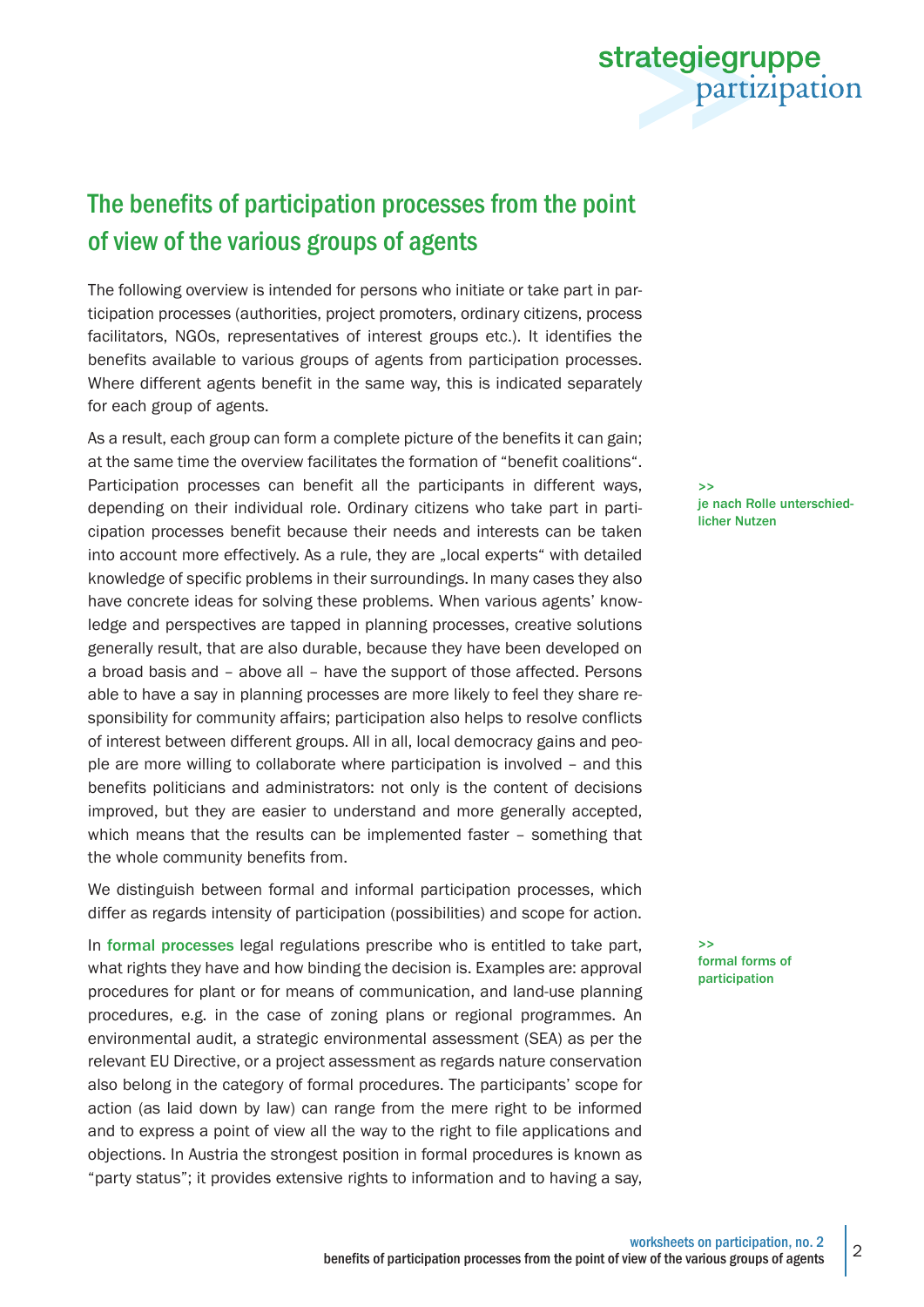

plus the right to appeal to a higher authority against decisions. The course of formal procedures is also regulated by law, e.g. by time limits for expressing points of view or filing objections. The authorities / the bodies responsible for overseeing land use are bound to take such points of view into account in their decisions. At the end of a formal procedure an authority has usually published a decision (e.g. in the form of an official notification, a zoning plan or programme), and again legal regulations prescribe how this is to be implemented.

Formale Verfahren sind durch Gesetze vorgegeben, wie z.B.:

- > Verfahren zur Genehmigung von Projekten oder zur Vorbereitung von Gesetzen
- > Planungsverfahren der Raumordnung zur Erstellung von Flächenwidmungsplänen
- > Verfahren zur Erstellung von Regionalentwicklungskonzepten oder sektoralen Programmen (z.B. Verkehrsplanungen)
- > Strategische Umweltprüfungen bei Plänen und Programmen.

#### Informale Verfahren sind alle nicht durch ein Gesetz vorgegebenen Verfahren, wie z.B.:

- > Beteiligungsprozesse zur Entwicklung von Politiken, Strategien oder Aktionsplänen
- > lokale/regionale Entwicklungsprozesse (z.B. Lokale Agenda 21-Prozesse) oder auch
- > Prozesse zur Bearbeitung von Konflikten wie Mediationsverfahren oder Runde Tische.

Informal forms of participation do not "run on rails" in this way; they can be structured to suit the particular circumstances applying – this is up to the persons involved. They are purely voluntary; the central principle is to tackle an assignment together, generally with the aim of reaching and implementing a consensus solution. Those involved usually agree together who can take part, how the assignment is to be tackled and what procedural rules should apply. Informal participation can take many different, flexible forms: Agenda 21,

Round Table, Future Workshop, Future Conference, mediation and so on. Depending on the form in question, arrangements vary about how binding the results of the process will be as regards implementation. The solutions put forward may simply be recommendations for a body taking political decisions, or they may be passed as a binding programme and taken over as they stand. In mediation processes the collective solution reached is normally cast in the form of an agreement enforceable by law.

Basically, informal participation processes should not be viewed as substitutes for or as competing with formal procedures; rather, they can supplement these, e.g. in a preparatory phase, or be employed in fields where formal procedures play no part whatever. For instance, a strategic environmental assessment can incorporate some form of cooperative participation (such as a Round Table), even though this is not strictly required by law. In some cases formal procedures and informal processes may be interleaved; the Austrian

>> informal forms of participation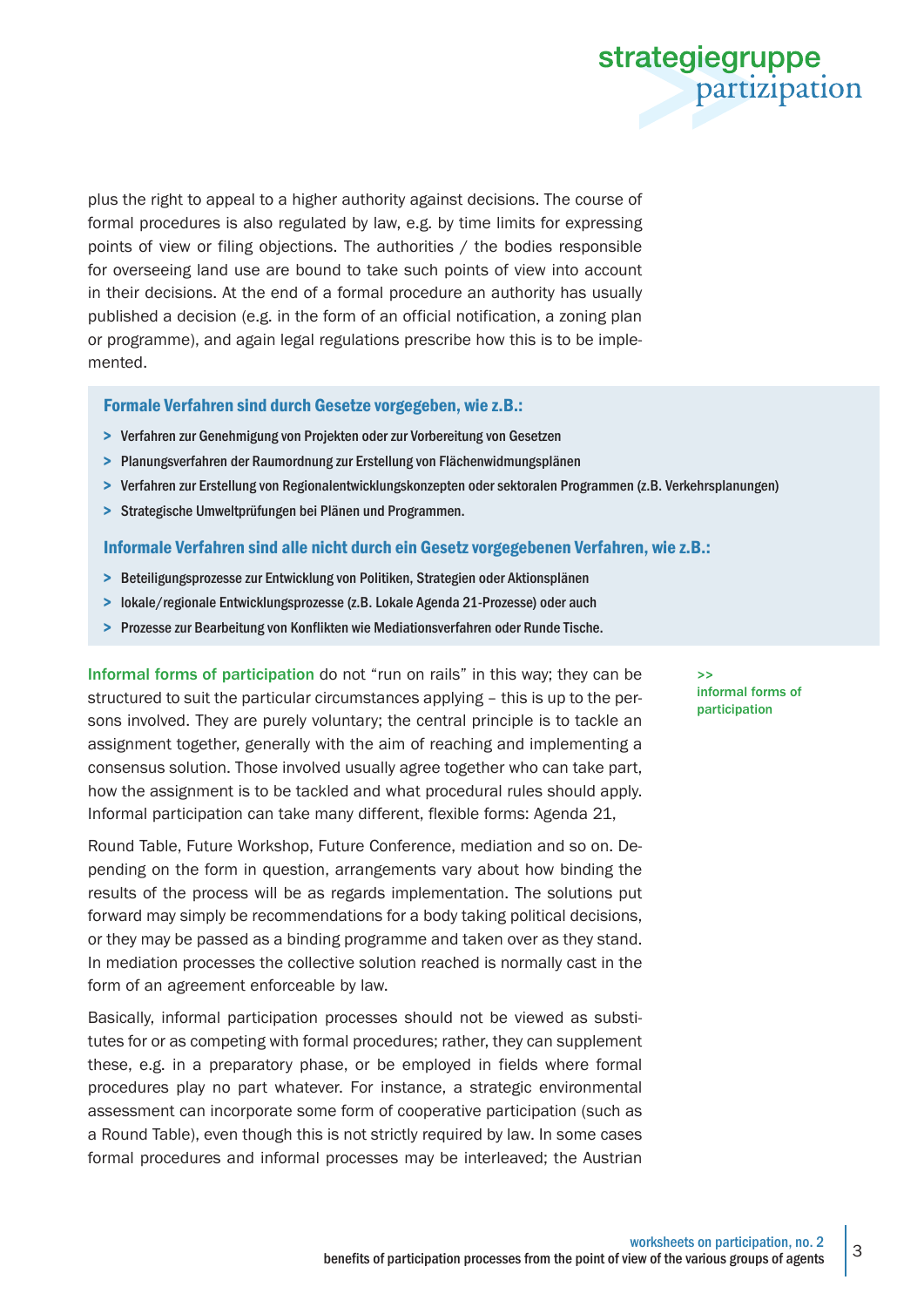

statute on environmental audits allows for the official audit procedure to be interrupted (if all parties agree) so that a mediation process can be conducted.

The following table outlines the benefits available from participation. As informal processes can yield additional benefits or other kinds of benefit in many cases, the aspects of special relevance to informal processes are shown in green (in a monochrome printout in grey).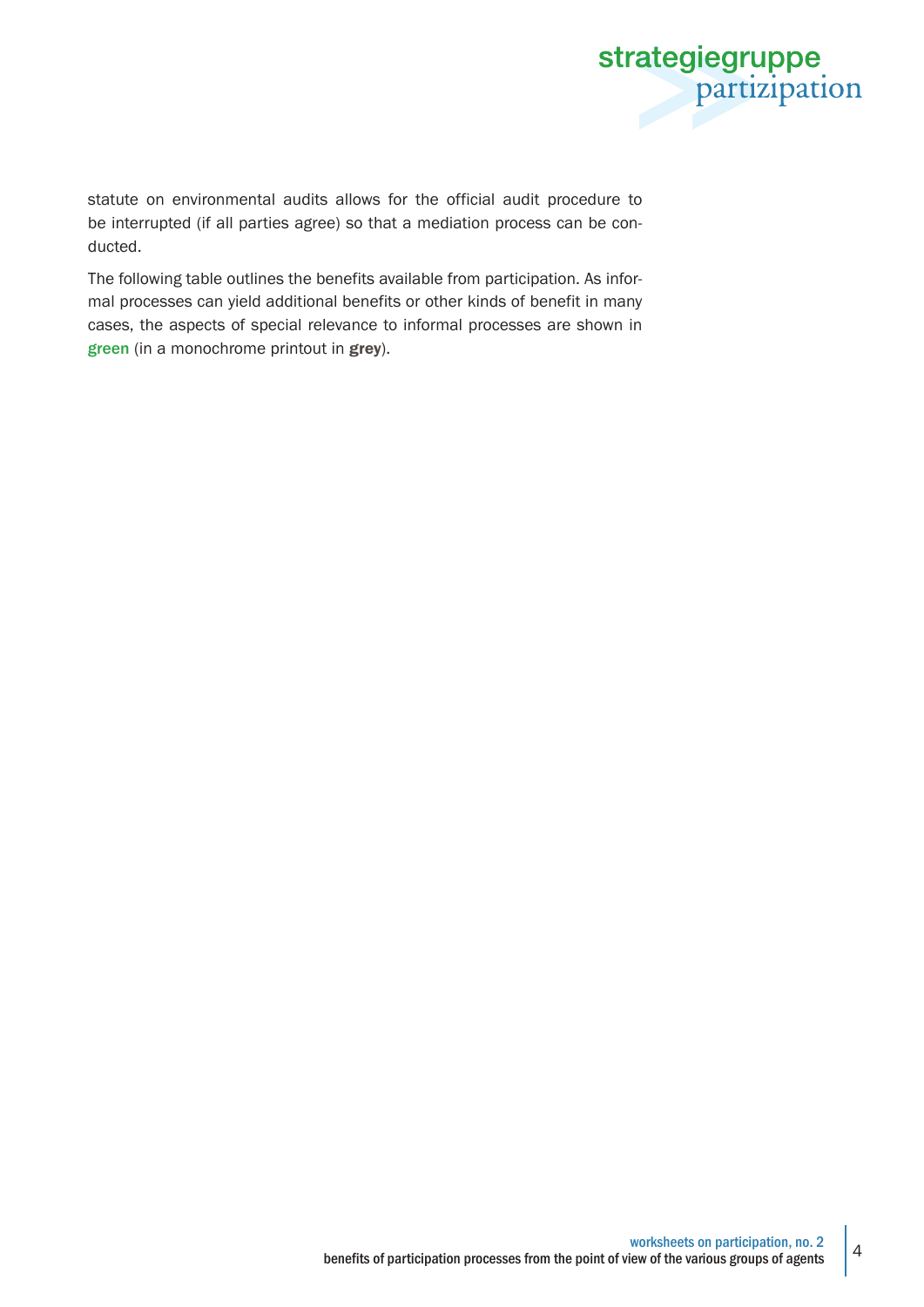| $\frac{1}{2}$<br>֧֧֧֧֧ׅ֧֧ׅ֧֦֧ׅ֧֧ׅ֧ׅ֛֛֪֛֪֛֪֧֧ׅ֧֧֛֪֧֪֧֪֪֧֪֧֟֟֟֟֟֟֟֟֟֟֟֟֟֟֟֟֟֟֟֟֟֟֟֝֟֝֟֓֝֟֟֜֓֝֟֓֜֝֬֝֬֜֓֝֬֜֜֜֝֝֝֬֝֝֬֝֝֝<br>J |
|--------------------------------------------------------------------------------------------------------------------------|
| ite<br>t                                                                                                                 |
| J                                                                                                                        |
| $\ddot{\phantom{a}}$                                                                                                     |
| J                                                                                                                        |
| ć<br>C                                                                                                                   |
|                                                                                                                          |
|                                                                                                                          |
| ֧֖֧֧֧֧֧֧֧֧ׅ֧֧֧֧֧֧֧֧֧֧֧֧֧֧֧֧֧֧֧֧֧֧֧֧֧֧֧֧֧֧֧֧֧֧֚֚֚֚֚֚֚֚֚֚֚֚֚֚֚֚֚֚֚֚֚֚֚֚֝֝֓֝֓֝֟֓֝֓֝֓֝֓֝֬֜֓֝֬֜֜<br>i                         |
| ١                                                                                                                        |
|                                                                                                                          |
| י האם האודו.<br>١                                                                                                        |

| <b>Politicians</b>                                                                                                                            | <b>Administrators</b>                                                                                                                                  | <b>Ordinary citizens and</b>                                                                      |
|-----------------------------------------------------------------------------------------------------------------------------------------------|--------------------------------------------------------------------------------------------------------------------------------------------------------|---------------------------------------------------------------------------------------------------|
|                                                                                                                                               |                                                                                                                                                        | grassroots initiatives                                                                            |
| as regards their own                                                                                                                          | as regards their own                                                                                                                                   | as regards their own                                                                              |
| activities/position                                                                                                                           | activities/position                                                                                                                                    | activities/position                                                                               |
| - New approaches to a solution<br>(innovative ideas) for existing<br>problems may emerge                                                      | - New approaches to a solution<br>(innovative ideas) for existing<br>problems may emerge                                                               | interests can be tabled and<br>- Their own values/ideas/<br>acted on                              |
| themselves may take over indi-<br>Active citizens who organize<br>vidual communal tasks<br>Ŧ.                                                 | themselves may take over indi-<br>- Active citizens who organize<br>vidual communal tasks                                                              | - They can have a say in projects,<br>plans, programmes and po-<br>licies                         |
| base, and thus better prepared<br>- Decisions are supported by the<br>participants' wider knowledge                                           | - Decisions are supported by the<br>base, and thus better prepared<br>participants' wider knowledge                                                    | their quality of life can be influ-<br>- Decisions affecting them and<br>enced and jointly shaped |
| legitimized more easily and<br>- Political decisions can be<br>accepted more readily                                                          | up and reconcile diverging<br>- It becomes easier to weigh<br>interests                                                                                | selves can be utilized to create<br>- The chance to organize them-<br>new scope for action        |
| with their community/region or<br>- DConfidence in political decisi-<br>- People identify more closely<br>ons is strengthened<br>village/town | plaints), administration is sim-<br>to go faster (fewer objections<br>filed, fewer subsequent com-<br>- As official procedures tend<br>plified overall | - Active citizenship is recognized<br>and welcomed                                                |
|                                                                                                                                               | be dealt with at an earlier stage<br>- Misgivings and complaints can                                                                                   |                                                                                                   |

# **Project promoters** Project promoters

... as regards their own ... as regards their own

... as regards their own activities/position

activities/position

... as regards their own

interests can be tabled and interests can be tabled and Their own values/ideas/ - Their own values/ideas/ activities/position activities/position acted on

- The results of official approval procedures are accepted more

The results of official approval

procedures are accepted more

widely

- Entrepreneurial risk is diminished, legal security is increased - The chances of projects being realized sooner improve, as fewer objections are filed and there are fewer subsequent there are fewer subsequent<br>complaints

Entrepreneurial risk is diminis-

hed, legal security is increased

The chances of projects being fewer objections are filed and realized sooner improve, as

- and policies and policies
	- status and influence status and influence
- **NGOs and representatives** NGOs and representatives of interest groups of interest groups
- 
- It is possible to have a say in projects, plans, programmes projects, plans, programmes - It is possible to have a say in
- The organization can gain in - The organization can gain in

strategiegruppe<br>partizipation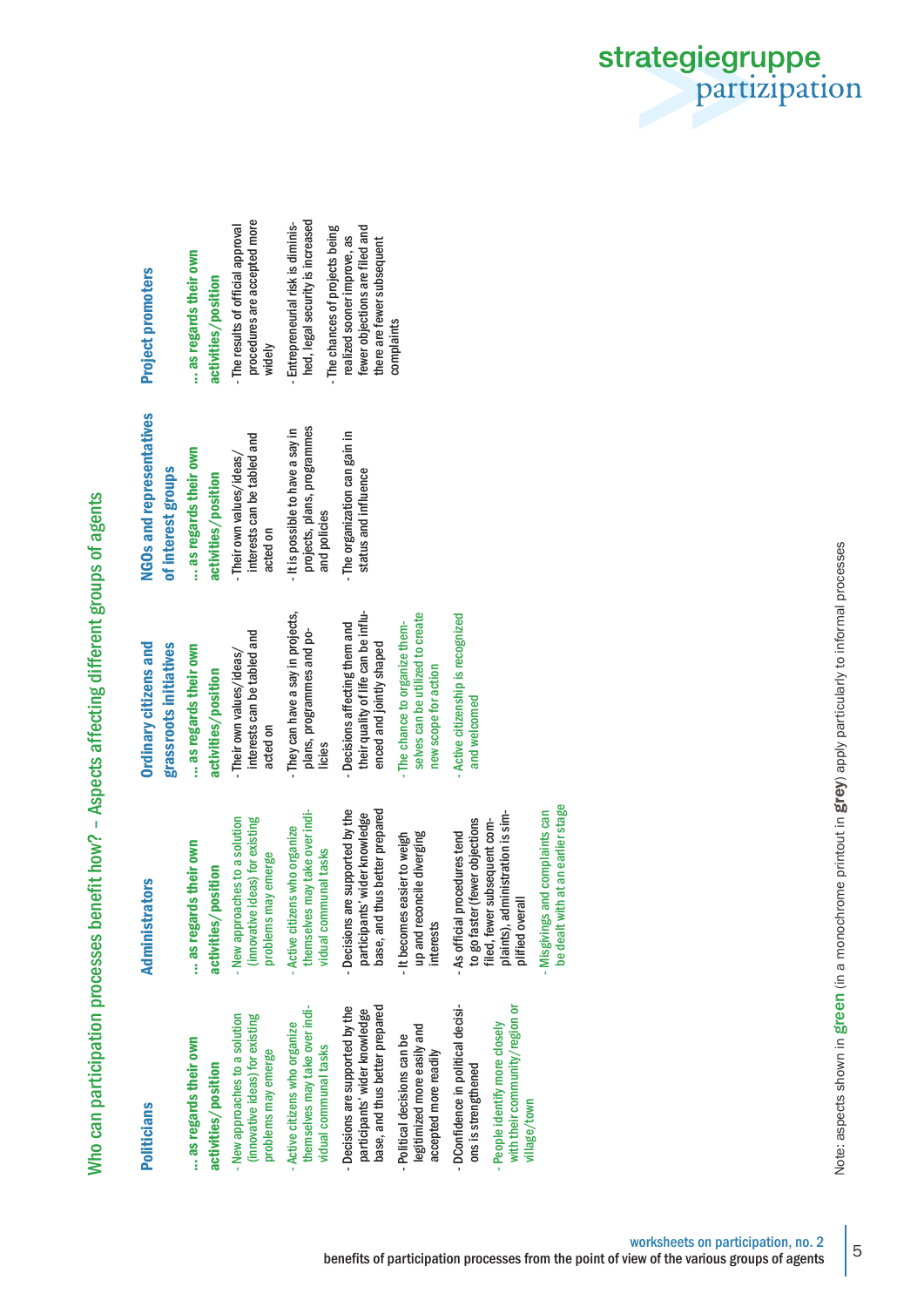Who can participation processes benefit how? - Aspects affecting different groups of agents Who can participation processes benefit how? – Aspects affecting different groups of agents

| <b>Politicians</b>                                                                                                | <b>Administrators</b>                                                                                             | <b>Ordinary citizens and</b><br>grassroots initiatives                                                         | <b>NGOs and representatives</b><br>of interest groups                          |
|-------------------------------------------------------------------------------------------------------------------|-------------------------------------------------------------------------------------------------------------------|----------------------------------------------------------------------------------------------------------------|--------------------------------------------------------------------------------|
| others (participants / stake-<br>as regards dealing with<br>holders)                                              | others (participants / stake-<br>as regards dealing with<br>holders)                                              | as regards dealing with<br>others (participants)                                                               | others (participants / stake-<br>as regards dealing with<br>holders)           |
| - The interests and needs of the<br>various segments of society<br>become more visible                            | - The interests and needs of the<br>various segments of society<br>become more visible                            | - Learning sites and platforms for<br>confidently expressing one's<br>interests are created                    | - A chance is provided to table<br>- A stock of mutual trust (for<br>interests |
| special interests, can both be<br>and the extent of lobbying for<br>- The pressure of expectations,<br>diminished | special interests, can both be<br>- The pressure of expectations,<br>and the extent of lobbying for<br>diminished | procedures are accepted more<br>- People understand better how<br>- The results of official approval<br>widely | future cooperation) can accu-<br>mulate                                        |
| conflicts is created, diverging<br>interests can be reconciled<br>- A framework for resolving                     | conflicts is created, diverging<br>interests can be reconciled<br>A framework for resolving                       | politics and the administration<br>- A culture of selforganization<br>work                                     |                                                                                |
| - A culture of participation, local<br>democracy, cooperation and<br>dialogue with the citizenry is<br>promoted   | A culture of participation, local<br>democracy, cooperation and<br>dialogue with the citizenry is<br>promoted     | - Topics that go beyond classical<br>and selfdetermination is pro-<br>administrative tasks can be<br>moted     |                                                                                |
| zenry and the flow of informati-<br>- Communication with the citi-<br>on are both improved                        | zenry and the flow of informati-<br>- Communication with the citi-<br>on are both improved                        | discussed                                                                                                      |                                                                                |
| -Marginal groups can be inte-<br>grated in the community                                                          | - Political pressure can be re-<br>duced                                                                          |                                                                                                                |                                                                                |
|                                                                                                                   | Topics that go beyond classical<br>administrative tasks can be<br>discussed                                       |                                                                                                                |                                                                                |

## Project promoters Project promoters

... as regards dealing with ... as regards dealing with

others (participants / stakeothers (participants / stake-

### holders)

Longer-lasting solutions (with - Longer-lasting solutions (with fewer court cases) can be fewer court cases) can be achieved

- groups within the company can groups within the company can be improved (evidence of dialobe improved (evidence of dialogue and consensus capability) gue and consensus capability) Relations with stakeholder - Relations with stakeholder
- The company may become bet-- The company may become better integrated in the communiter integrated in the community/region it is based in ty/region it is based in
	- More understanding for other - More understanding for other interests develops interests develops
- peration (including confidence peration (including confidence - A basis of trust for future coo-- A basis of trust for future cooin a firm's products and serin a firm's products and services) can develop vices) can develop

strategiegruppe<br>partizipation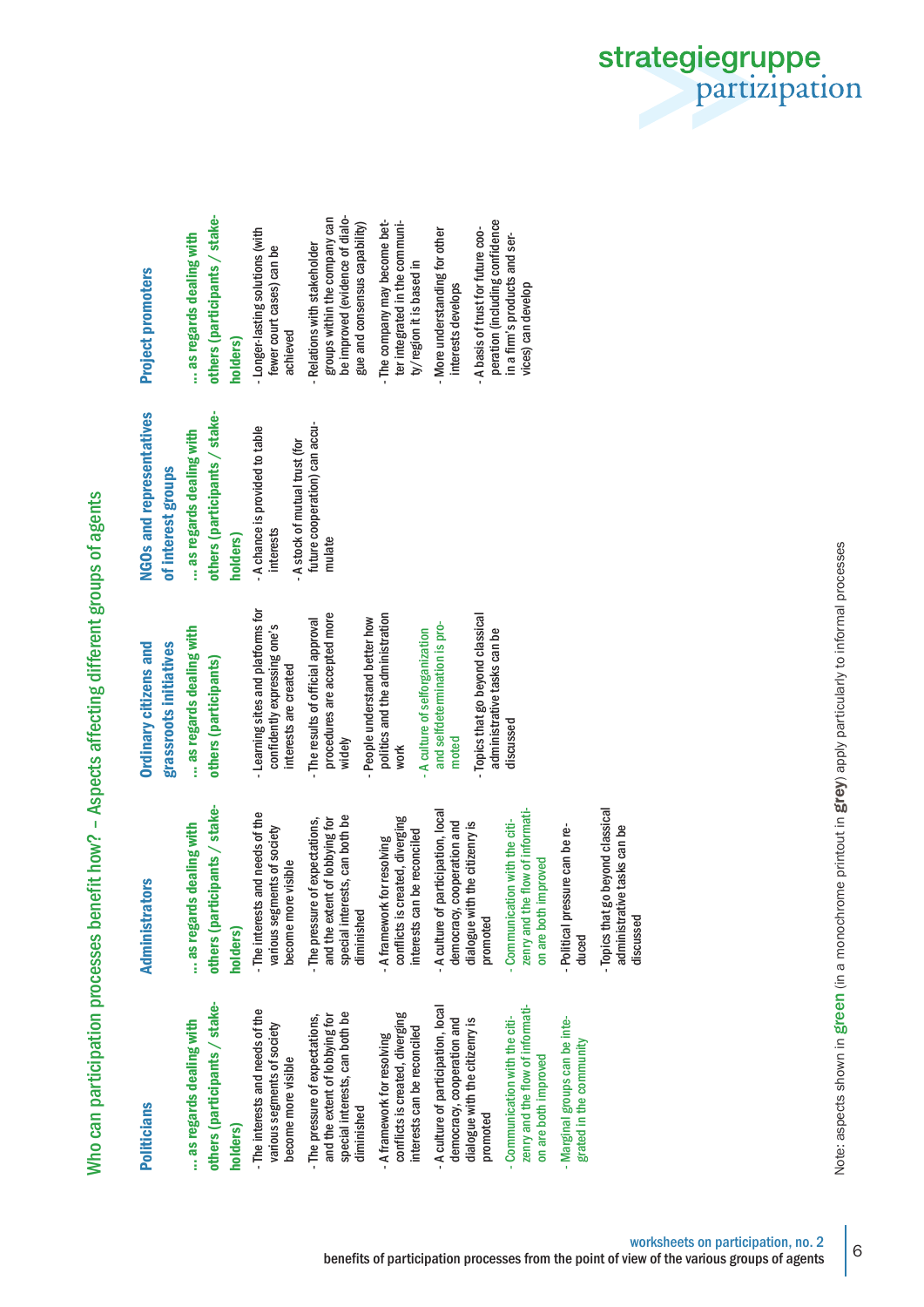Who can participation processes benefit how? - Aspects affecting different groups of agents Who can participation processes benefit how? – Aspects affecting different groups of agents

| <b>Politicians</b>                                                                                                             | <b>Administrators</b>                                                                                                        | <b>Ordinary citizens and</b>                                                                                            |
|--------------------------------------------------------------------------------------------------------------------------------|------------------------------------------------------------------------------------------------------------------------------|-------------------------------------------------------------------------------------------------------------------------|
|                                                                                                                                |                                                                                                                              | grassroots initiatives                                                                                                  |
| $\ldots$ as regards information/                                                                                               | as regards information/                                                                                                      | as regards information/                                                                                                 |
| the transfer of knowledge                                                                                                      | the transfer of knowledge                                                                                                    | the transfer of knowledge                                                                                               |
| lead to a wider knowledge base<br>- Other people's arguments and<br>ledge, empirical knowledge)<br>perspectives (factual know- | (Faktenwissen, Erfahrungswis-<br>sen) entsteht Wissenszuwachs<br>Sichtweisen der "Anderen"<br>- Durch die Argumente und      | sen) entsteht Wissenszuwachs<br>(Faktenwissen, Erfahrungswis-<br>Sichtweisen der "Anderen"<br>- Durch die Argumente und |
| Negotiating competence (an<br>asset in future dealings) in-                                                                    | Die Kompetenz für zukünftige<br>Aushandlungen erhöht sich                                                                    | - Die Kompetenz für zukünftige<br>Aushandlungen erhöht sich                                                             |
| - Relevant information becomes<br>creases                                                                                      | Relevante Informationen wer-<br>den zugänglich(er)n<br>$\mathbf{r}$                                                          | - Relevante Informationen wer-<br>den zugänglich(er)                                                                    |
| (more) accessible                                                                                                              |                                                                                                                              | - Die Einsicht in den Entschei-<br>dungsprozess wird erhöht                                                             |
| as regards how others                                                                                                          | as regards how others                                                                                                        | as regards how others                                                                                                   |
| perceive one                                                                                                                   | perceive one                                                                                                                 | perceive one                                                                                                            |
| - Personal relationships take<br>shape                                                                                         | - Personal relationships take<br>shape                                                                                       | - Personal relationships take<br>shape                                                                                  |
| Each participant can gain reco-<br>his or her role and as a human<br>gnition, sympathy etc. both in<br>being<br>$\mathbf{I}$   | Each participant can gain reco-<br>his or her role and as a human<br>gnition, sympathy etc. both in<br>being<br>$\mathbf{r}$ | - Each participant can gain reco-<br>his or her role and as a human<br>gnition, sympathy etc. both in<br>being          |
| ordinary people, the better for<br>- The closer one is in touch with<br>one's image                                            | - Impulses for a clientoriented<br>- The process of building trust<br>can be encouraged                                      | - "Experts on everyday life" can<br>experience how their special<br>knowledge is valued                                 |
| with the community/region or<br>One is more closely identified<br>village/town<br>$\mathbf{r}$                                 | administration can be provided                                                                                               |                                                                                                                         |
|                                                                                                                                |                                                                                                                              |                                                                                                                         |

**NGOs and representatives** NGOs and representatives of interest groups of interest groups

... as regards information/ ... as regards information/ the transfer of knowledge

the transfer of knowledge

- lead to a wider knowledge base lead to a wider knowledge base - Other people's arguments and - Other people's arguments and ledge, empirical knowledge) ledge, empirical knowledge) perspectives (factual knowperspectives (factual know-
	- Negotiating competence (an - Negotiating competence (an asset in future dealings) inasset in future dealings) increases
- Relevant information becomes Relevant information becomes (more) accessible (more) accessible creases
- More insight develops into the - More insight develops into the decision-making process decision-making process
- ... as regards how others ... as regards how others perceive one perceive one
- Personal relationships take - Personal relationships take shape
- Each participant can gain reco-Each participant can gain recohis or her role and as a human gnition, sympathy etc. both in his or her role and as a human gnition, sympathy etc. both in being
- One's competence and distinc-- One's competence and distinctive image can become more tive image can become more visible to members of one's visible to members of one's own organization own organization

### **Project promoters** Project promoters

- ... as regards information/ ... as regards information/ the transfer of knowledge the transfer of knowledge
- lead to a wider knowledge base lead to a wider knowledge base - Other people's arguments and Other people's arguments and ledge, empirical knowledge) edge, empirical knowledge) perspectives (factual knowperspectives (factual know-
	- Negotiating competence (an - Negotiating competence (an asset in future dealings) inasset in future dealings) increases creases

# ... as regards how others ... as regards how others

#### perceive one perceive one

- Personal relationships take - Personal relationships take shape
- Each participant can gain reco-Each participant can gain recohis or her role and as a human gnition, sympathy etc. both in nis or her role and as a human gnition, sympathy etc. both in being
- The company's image can be - The company's image can be improved